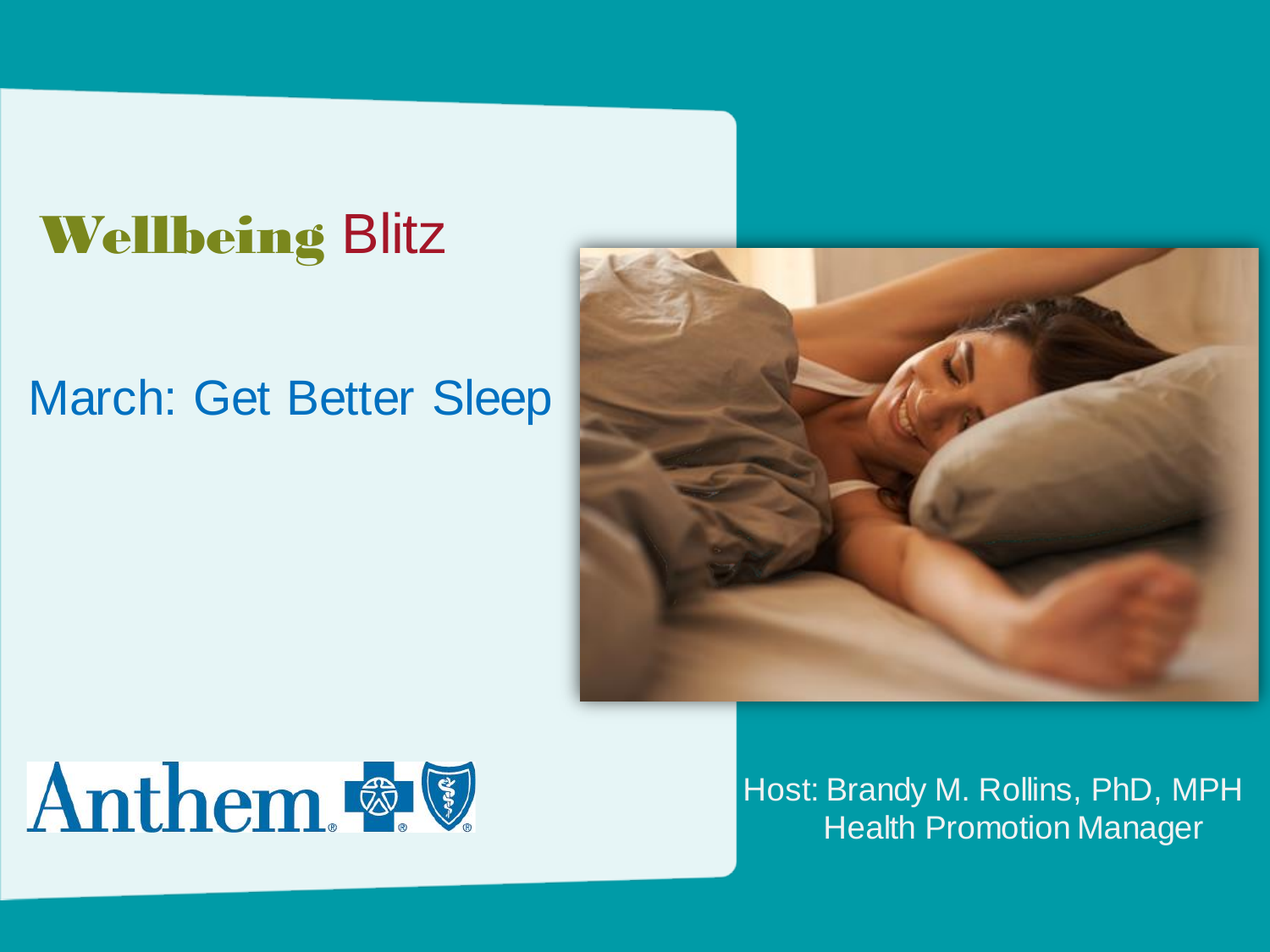# Healthy Sleep

- Healthy sleep is vital
- Sleep has distinct stages, cycles
- Brain & Body are still active during sleep
- Sleep benefits
	- $-$  Feel well rested & energetic
	- ⎻ Learn or create memories
	- $-$  Creativity, problem solving & focus
	- $-$  Reduces risk for heart disease, high blood pressure & weight gain
- Most adults need 7 8 hours of sleep

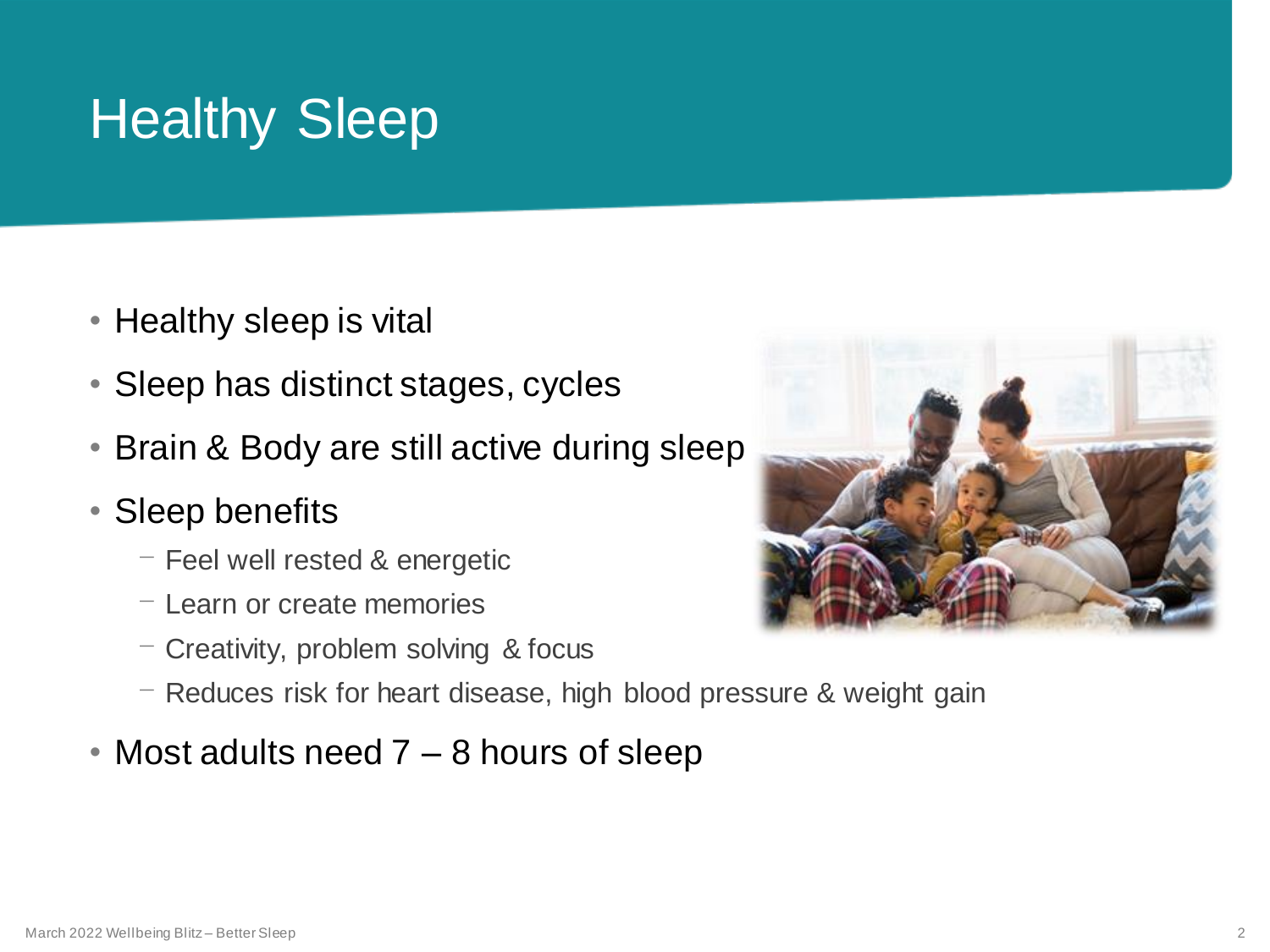### Anthem Programs

#### Better Sleep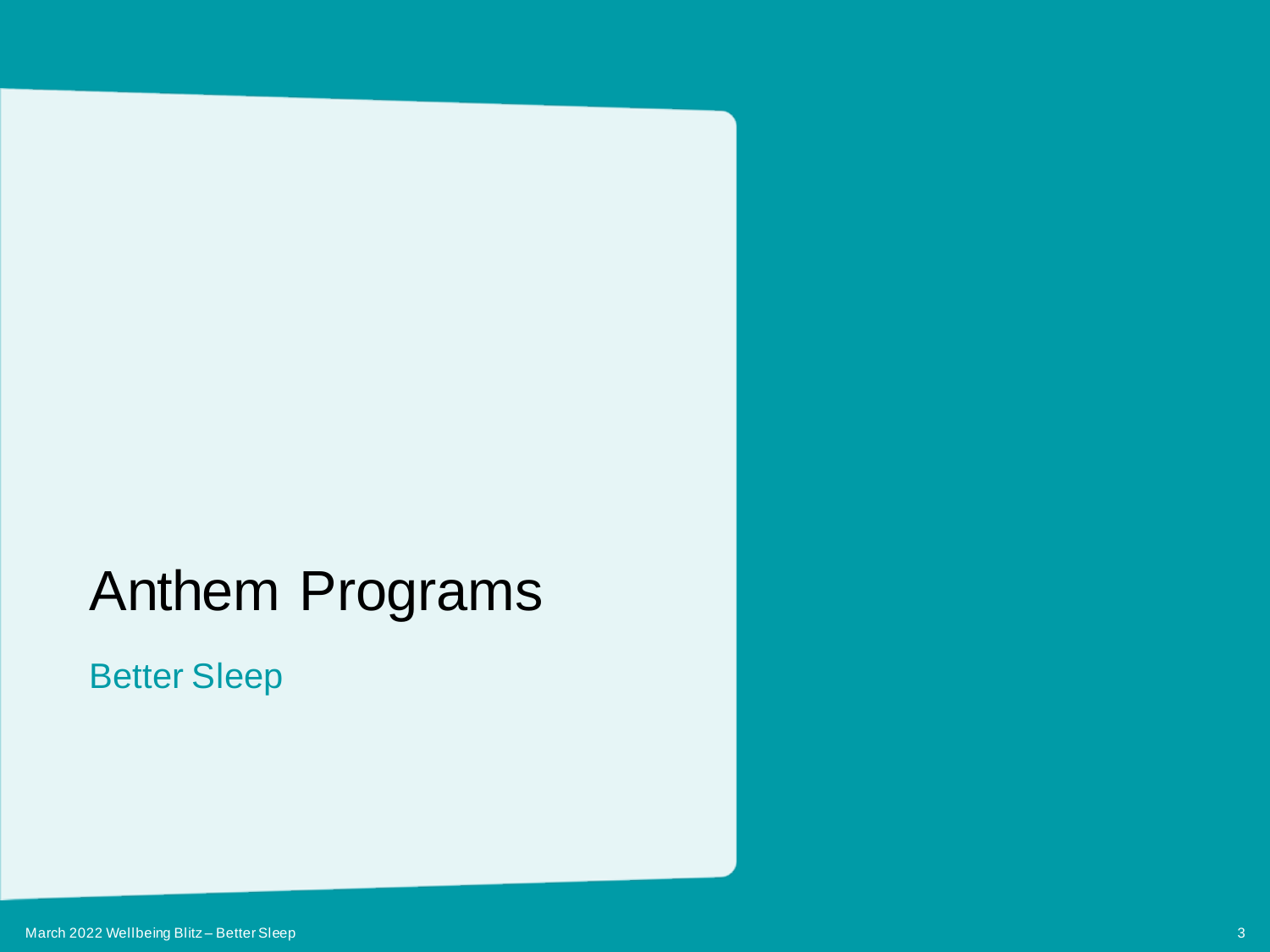# AIM Clinical Review: Sleep

Sleep program addresses common sleep study issues

Managing testing and treatment for sleep breathing disorders

- Clinical appropriateness review or testing and therapy (APAP vs. CPAP)
- Provider decision support to help direct to appropriate testing level or site
- Monitoring and managing member treatment compliance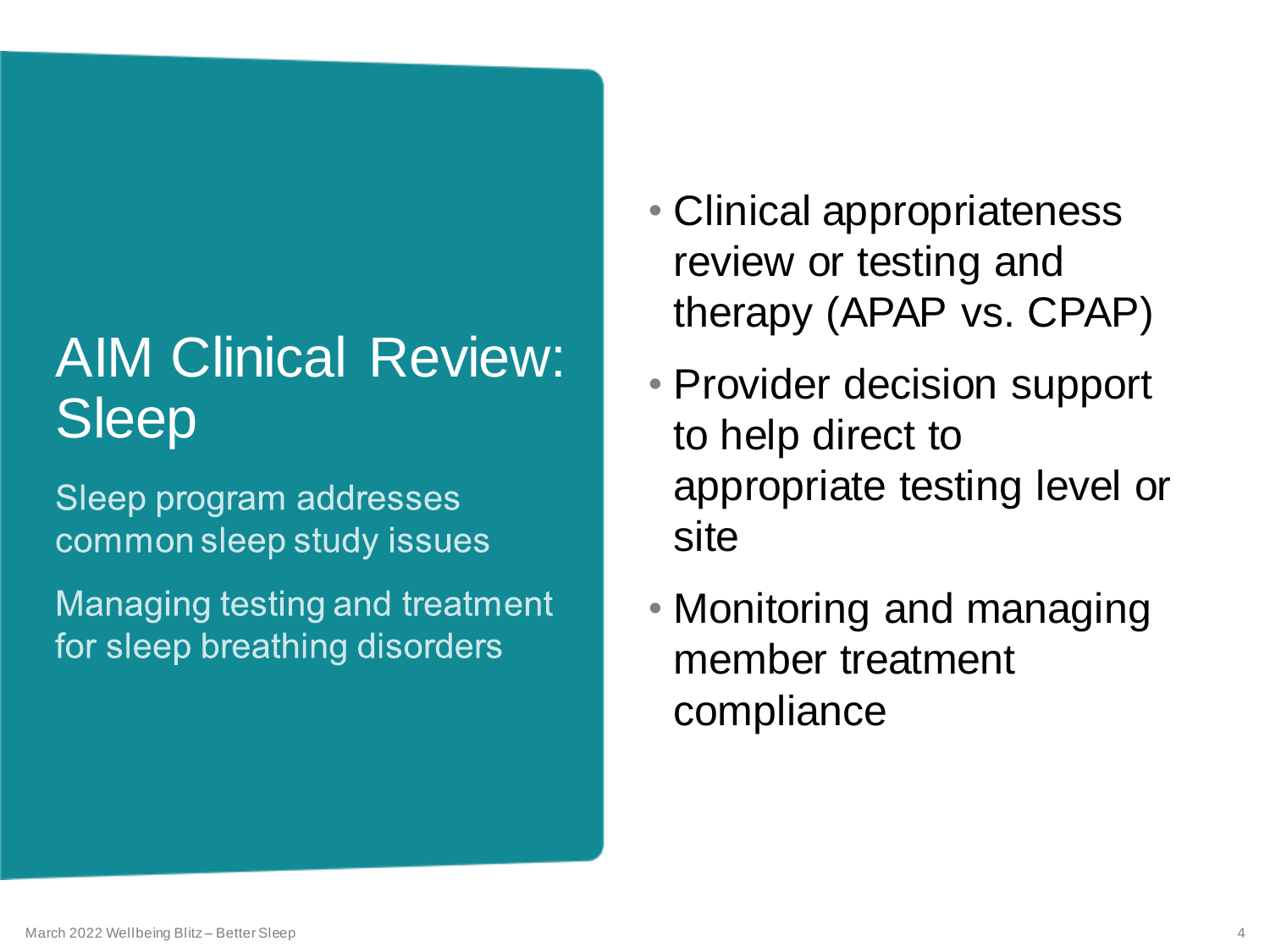# Sydney Health My Health Dashboard

- 1. Decide Sleep is important
- 2. Pick Better Sleep Action Plan
- 3. Personalize Choose what works
- 4. Explore Videos & Articles
- 5. Keep going Consistency not perfection

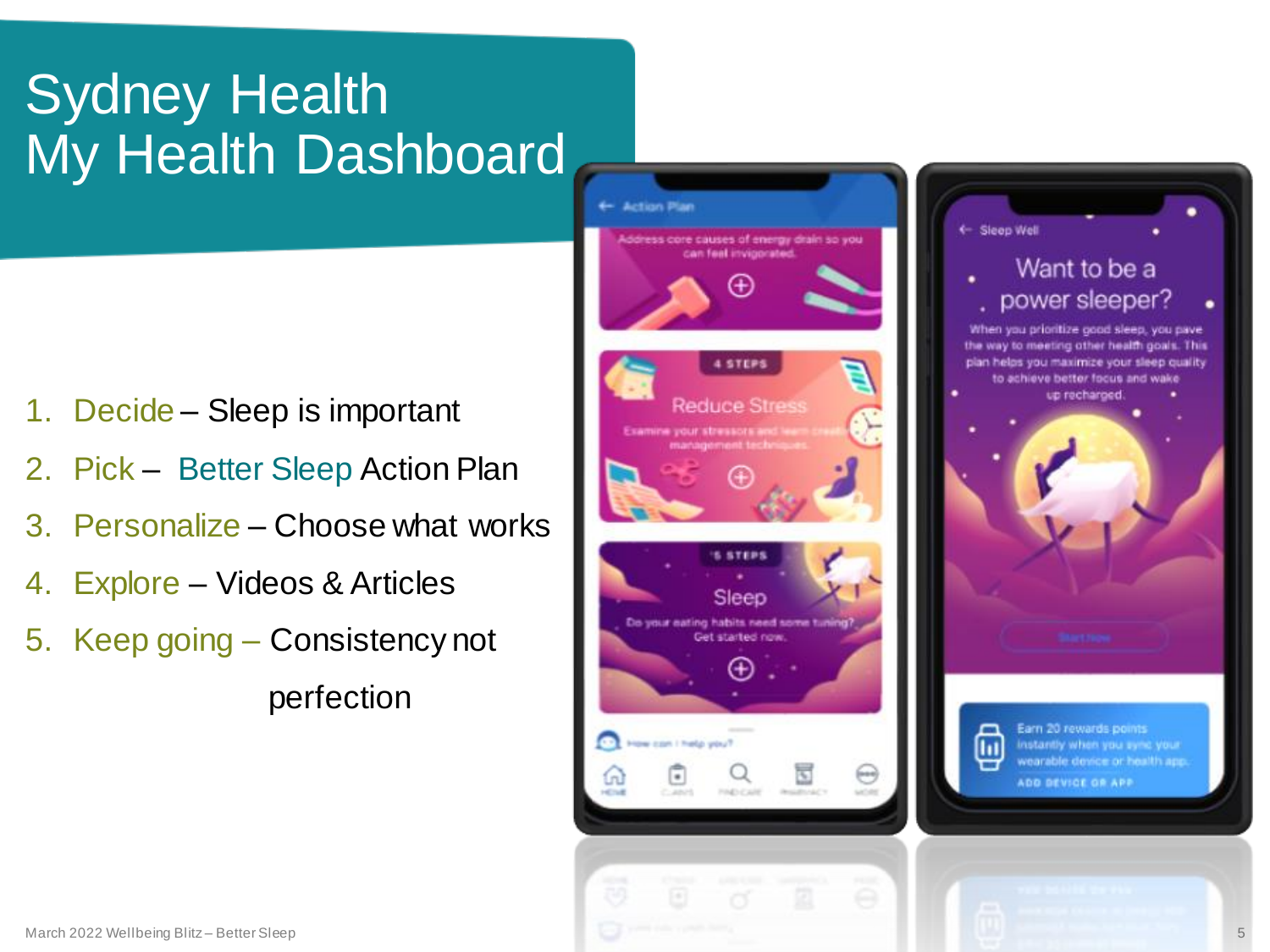## Anthem EAP

Mental & Emotional health issues can impact sleep:



#### **EAP counseling visits**

- In-person or virtually via LiveHealth Online
- Provider finder tool on the EAP website
- Offered on a per issue per year basis ٠

#### Support for sleep concerns, issues, and guidance

- Video
- Articles
- Seminars

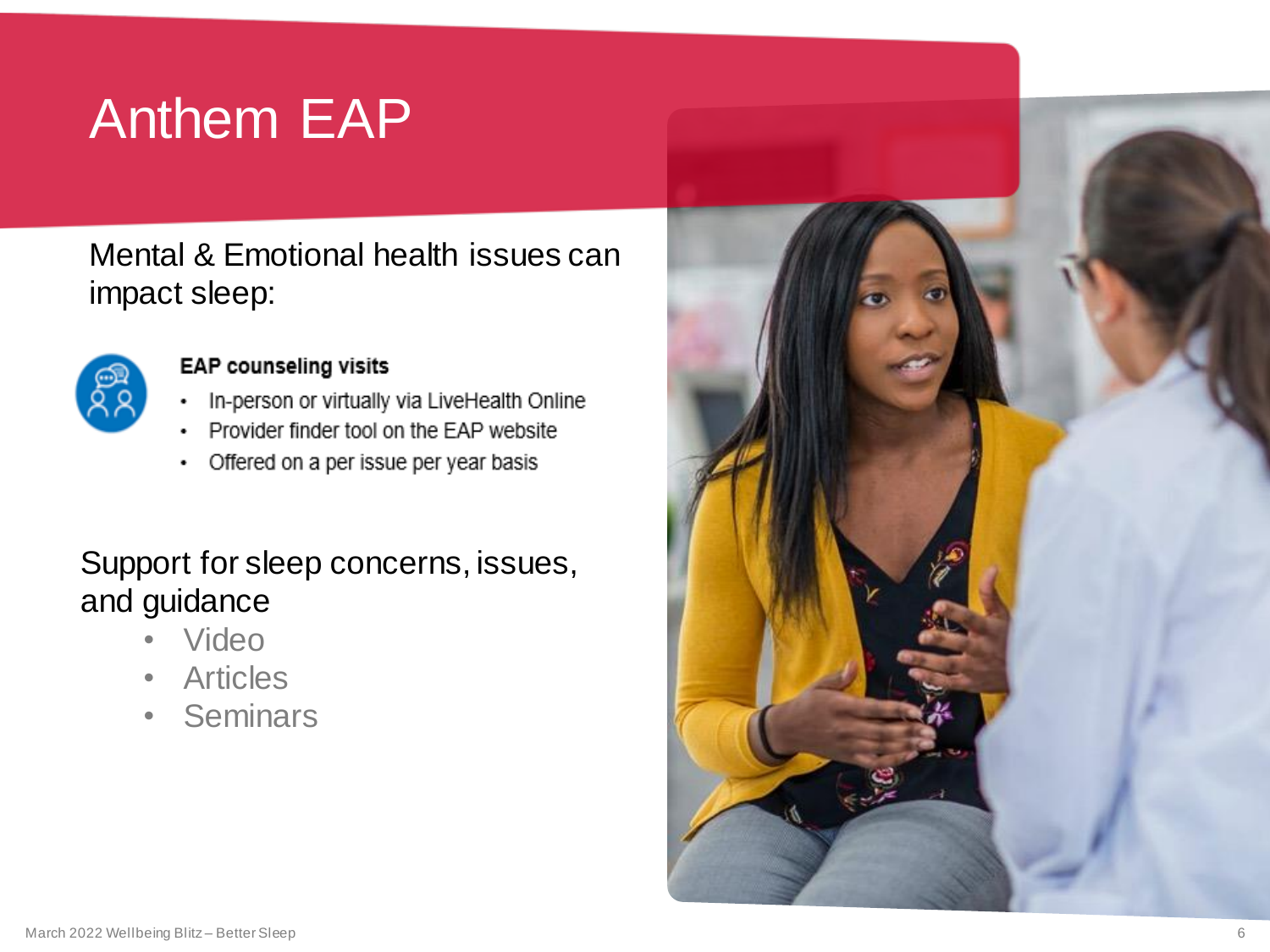### Health Promotion

Better Sleep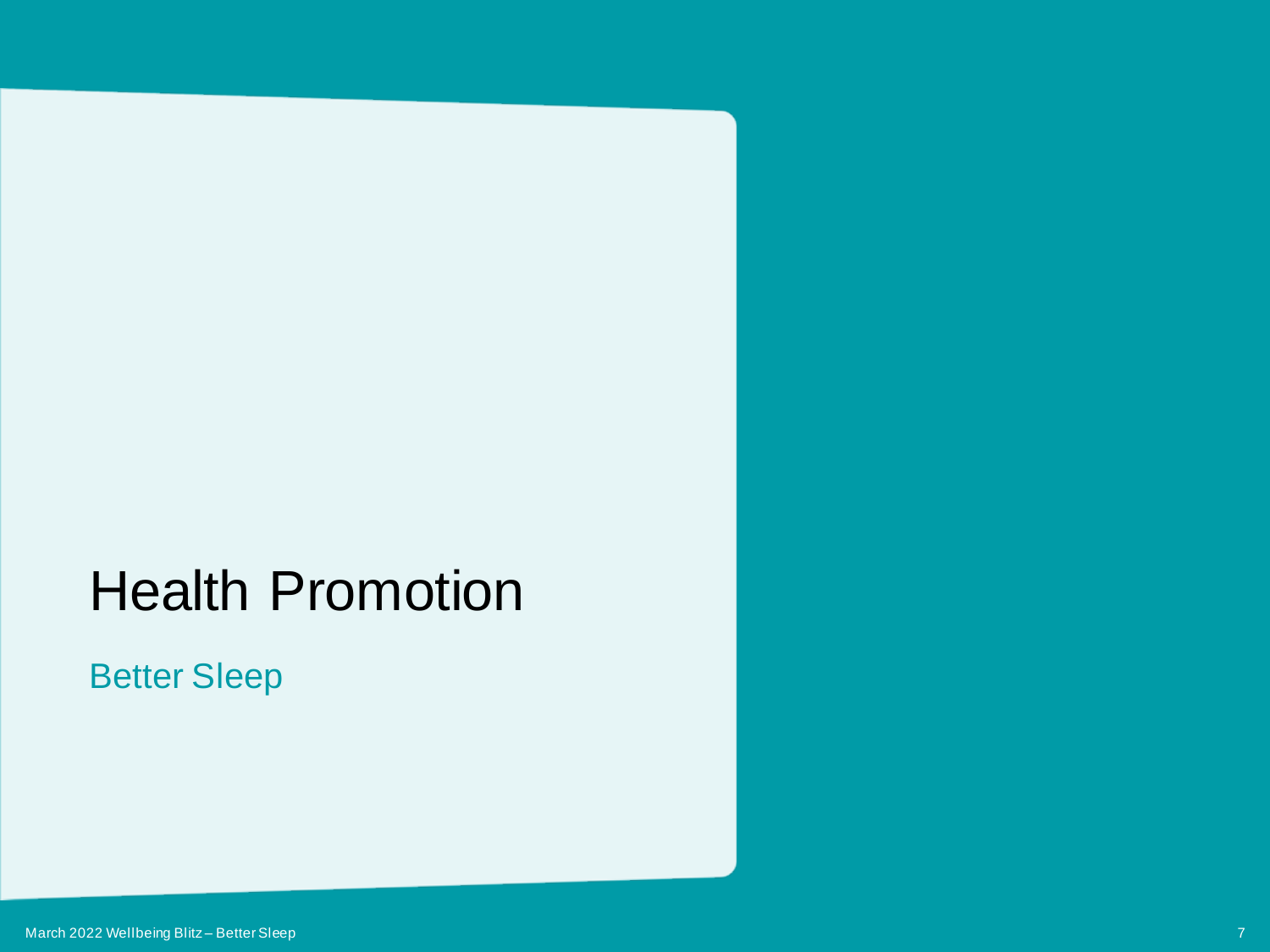## Time Well Spent

- Topical health promotion materials
- Sleep included in 2022 Wellness calendar
- Couple with:
	- *Dispelling Fitness Myths* podcast
	- *Healthy Selfie: Good Things* wellness challenge
	- Multiple health kits

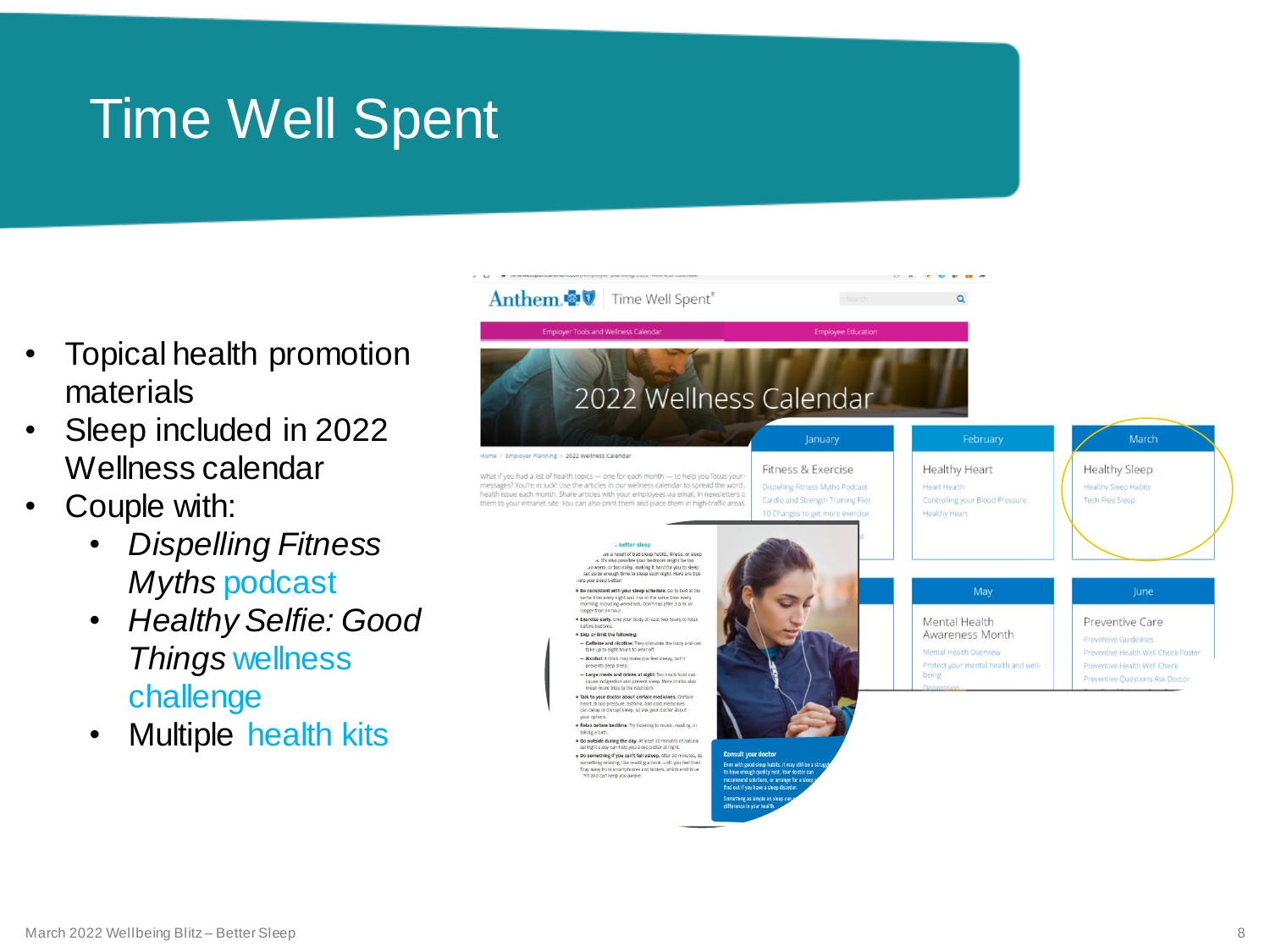### Additional Resources

Better Sleep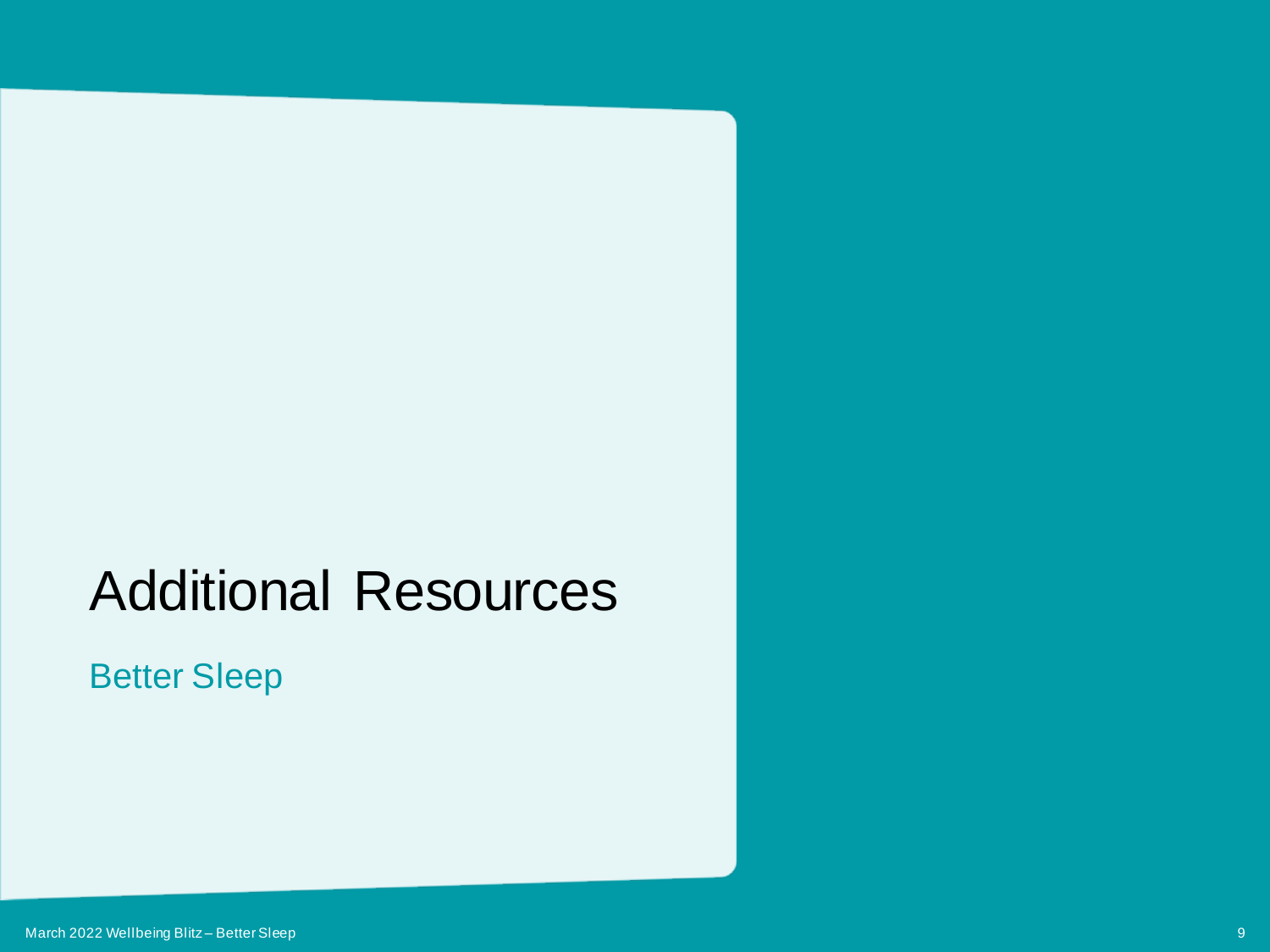### Public Health **Partners**

**Collaborations to support** healthy members, families & communities





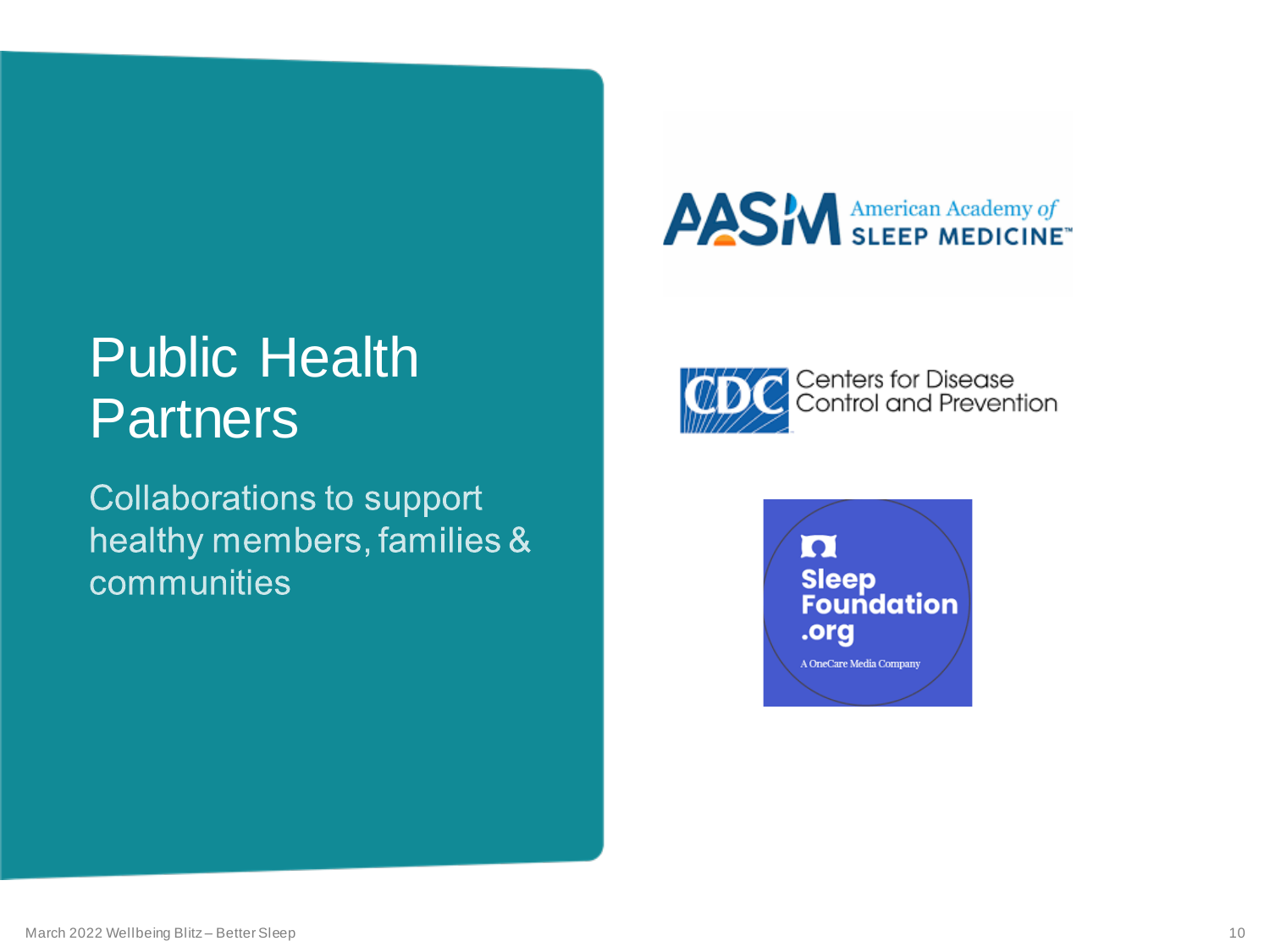### Resources Overview

### • Anthem Programs

- ⎻ AIM Clinical Review Sleep
- ⎻ Sydney Health Sleep Better Action Plan
- $-FAP$
- ⎻ Live Health Online Better Sleep
- Health Promotion [\(TWS](https://timewellspent.anthem.com/employee-education))
	- $\neg$  [Healthy Sleep Habits](https://file.anthem.com/1032732ANMENABS.pdf)
	- $\overline{\phantom{a}}$  [Tech Free Sleep](https://file.anthem.com/119757ANMENABS.pdf)
- Public Health Partners
	- $-$  [American Academy of Sleep Medicine](https://sleepeducation.org/) (AASM)
	- ⎻ [CDC: Sleep & Sleep Disorders](https://www.cdc.gov/sleep/about_us.html)
	- $-$ [The Sleep Foundation](https://www.sleepfoundation.org/)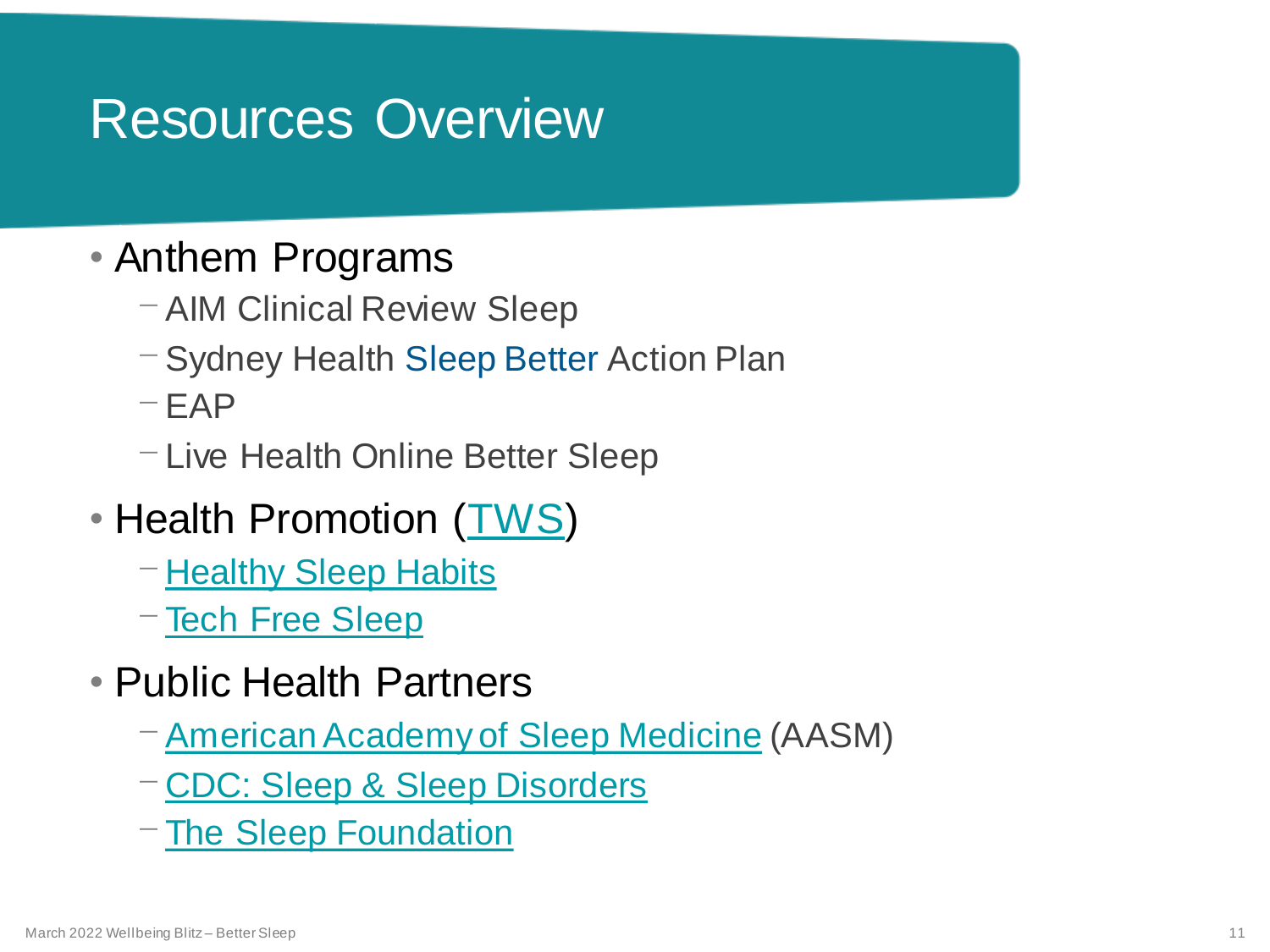### Questions?

#### **Health & Wellness Solutions**

- Bryan Grande  $-$  LG, 500+
- Lindsay Pryor ⎻ LG 100 – 499; COVA
- Brandy M. Rollins
	- $-$  LG, 100 499; Key Accounts